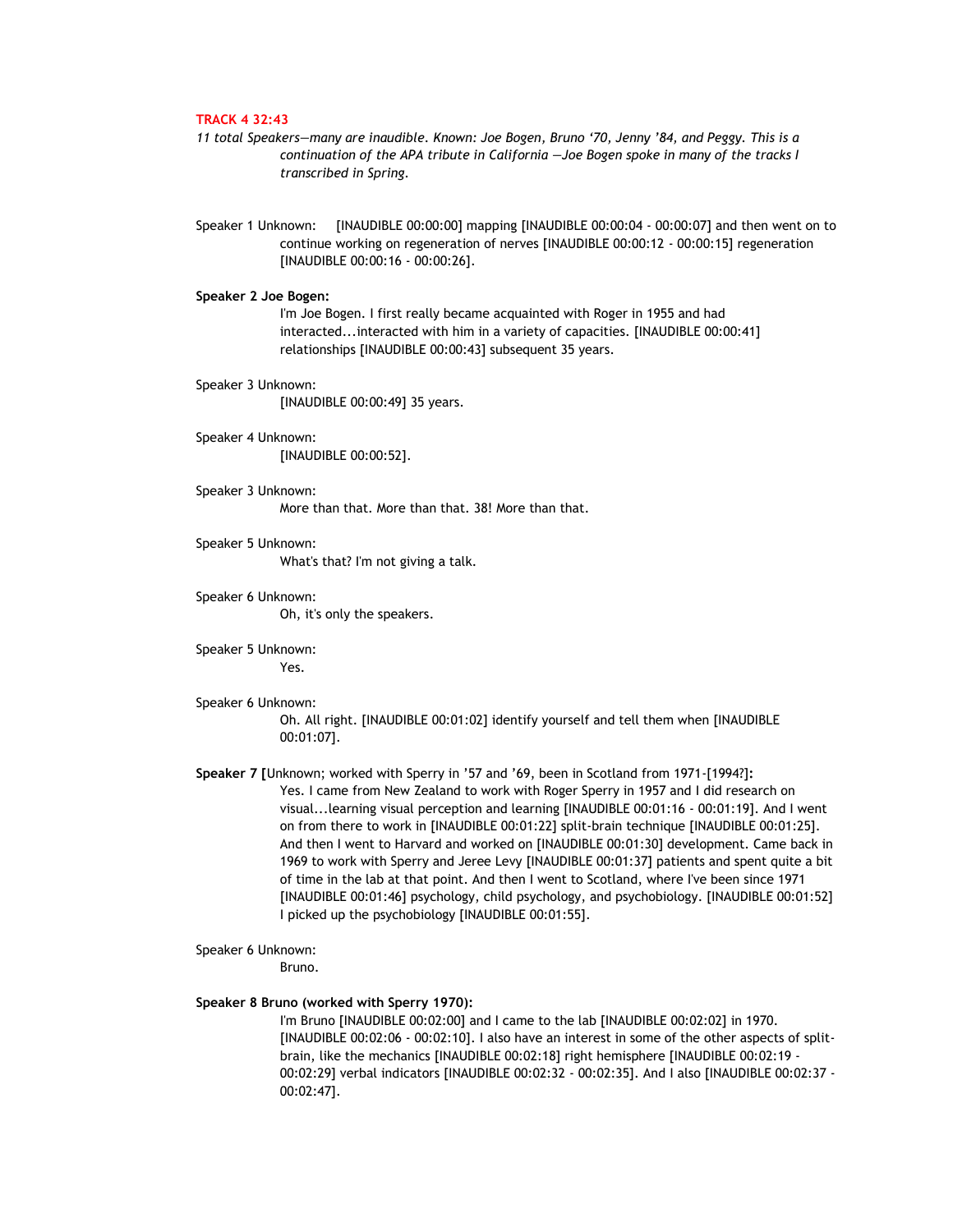### Speaker 6 Unknown:

And at last, Jenny.

### **Speaker 9 Jenny (worked with Sperry in '84):**

[INAUDIBLE 00:02:53]. I was [INAUDIBLE 00:02:54] in Dr. Sperry's lab in 1984. [INAUDIBLE 00:02:59 - 00:03:06] a lot to do with mind-brain relationship [INAUDIBLE 00:03:09 - 00:03:12] for 19 years [INAUDIBLE 00:03:14 - 00:03:29] neurosurgeons [INAUDIBLE 00:03:30]. And then at the time [INAUDIBLE 00:03:34] came to work with Roger, I had [INAUDIBLE 00:03:38 - 00:03:42]. And at the time, I was also [INAUDIBLE 00:03:44] to get one side [INAUDIBLE 00:03:45] and I wanted to know how the psyche related to the brain, so I wrote Roger and decided to come and observe what they were doing in the lab. And I [INAUDIBLE 00:03:57 - 00:04:00] just worked on [INAUDIBLE 00:04:02] working on the same thing [INAUDIBLE 00:04:05 - 00:04:11].

#### **Speaker 6 Unknown:**

Thank you very much, Jenny. Our first speaker is Peggy [INAUDIBLE 00:04:16] from USC. Her topic is [INAUDIBLE 00:04:22] potential...potentials after the loss of consciousness. I'm going to save... Each speaker is going to speak with the audience. I'm going to save our questions for the end, and it gives us a chance to question people [INAUDIBLE 00:04:42] questions. Peggy.

#### Speaker 5 Unknown:

Peggy! Peggy!

## **Speaker 10 Peggy:**

Thank you. [INAUDIBLE 00:04:51] the big question, so I hope [INAUDIBLE 00:04:57] the big question. Could I have the slide, please? Okay. [INAUDIBLE 00:05:14] is a cognitive potential which is a positive [INAUDIBLE 00:05:21], which includes about 300 [INAUDIBLE 00:05:26 - 00:05:33] stimulus. [INAUDIBLE 00:05:39 - 00:05:44] two different auditory [INAUDIBLE 00:05:48 - 00:05:51]. What was [INAUDIBLE 00:05:52 - 00:06:12]. As you can see from this slide, the P3 occurs just in response to the [INAUDIBLE 00:06:22]. The P3 [INAUDIBLE 00:06:27] cognitive potential because it has to be associated with [INAUDIBLE 00:06:36 - 00:06:42] difficulty of memory; that is, if it is more difficult to discriminate between the two cones, the latency of the P3 becomes prolonged. Also, the association of the P3 with cognition has been demonstrated by a study which has compared dementia patients with those who have severe dementia or are not demented at all. Most but not all studies have shown that the latency is prolonged and [INAUDIBLE 00:07:48] increased just for those patients who have severe dementia. For the typical [INAUDIBLE 00:08:04 - 00:08:07] a patient. Originally, the patient was instructed to pay attention to the real stimulus and to [INAUDIBLE 00:08:24] which occurred. [INAUDIBLE 00:08:28] it was obvious the earlier study with the dementia patients is they didn't comprehend what they were supposed to do, yet they did have [INAUDIBLE 00:08:46]. Therefore, specific studies were done where the patients were given no instructions, and a P3 is still elicited. This is called the passive paradigm. [INAUDIBLE 00:09:13] that the P3 can be elicited from babies. So, we wanted to know at what level of consciousness could a P3, which is supposed to be cognitive potential, be elicited. So, obviously, we [INAUDIBLE 00:09:47] with patients who were in coma at USC, so we decided we would give it a try and to see, first of all, does the P3 occur in patients in coma; second, if it does, is it associated with prognosis.

Coma, of course, is a pathological condition with different levels of severity. One of the universally accepted measures of the level of coma is the Glasgow Coma Scale. The lower the score, the deeper the level of coma. The lowest score possible is 3; the highest is 15. To assess outcome from coma a second scale, which is widely used, is the Glasgow Outcome Score. Here again, the lower the score, the worse the outcome. I'd like to note that if the patient has a score of 3, [INAUDIBLE 00:11:53 - 00:11:57] that the patient has awakened.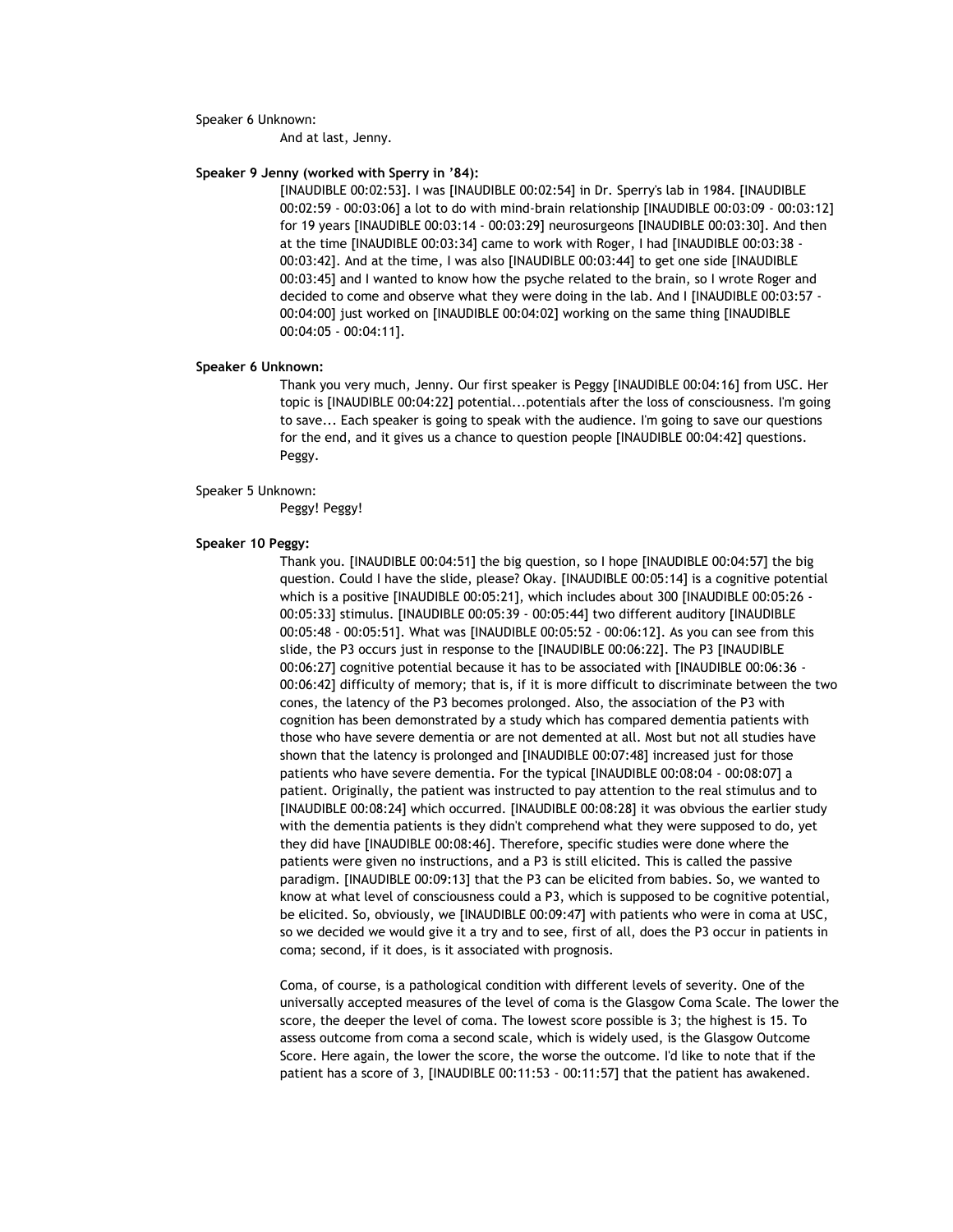So, we tested 20 patients with a Glasgow Outcome Score of between the range of 3 to 14. All of these patients were nontraumatic coma. The assessment of outcome was performed...was defined as the best scores before death or [INAUDIBLE 00:12:49]. Of those patients who didn't die or were not [INAUDIBLE 00:12:59], they were assessed [INAUDIBLE 00:13:03] after the coma. The technical aspects won't a whole lot of you, but I want to say that this [INAUDIBLE 00:13:24] paradigm which is used with awake patients. Also, the recording electrodes are placed over the frontal, the central, and the parietal areas of the brain. [INAUDIBLE 00:13:56].

Speaker 6 Unknown: [INAUDIBLE 00:13:59].

## **Speaker 10 Peggy:**

Well, to all of our surprise, [INAUDIBLE 00:14:09] after the first three or four patients, we did get a patient that did have a really definite P300. This shows that out of the 20 patients, there were six that had a P3. If you will look at the column [INAUDIBLE 00:14:40], you will see that there is a [INAUDIBLE 00:14:46 - 00:14:51], which is [INAUDIBLE 00:14:52 - 00:14:55] response to the [INAUDIBLE 00:14:58]. The P3 was present in patients with a coma score below a four or five, which is a very deep level of coma. Five of the six patients with a P3 awoke. Four of these had an outcome score of three, which is a severe disability. One had an outcome score of four, which is a moderate disability. [INAUDIBLE 00:16:00 - 00:16:04] the patients who had a P3 were significantly associated with awakening from coma. This is a patient which we followed more closely. She was a 32-year-old woman who was dealing with a stroke [INAUDIBLE 00:16:42 - 00:16:51]. As you will see, she had a real defined P3 at the parietal P3 electrode. The difference wave form, which is on the right, was obtained by subtracting the two waves. They show that the difference wave form actually includes the presence of the P3 and validates that it is truly present. This test was performed 12 days after the onset of coma. Her coma score was 5 at this time.

This is [INAUDIBLE 00:18:05] test. This was performed four months after coma. The significance of this is that the P3 is now more prominent at the...at the frontal electrode. [INAUDIBLE 00:18:35 - 00:18:39] looked at the passive P3 paradigm for awake patients [INAUDIBLE 00:18:49] that the P3 was more prominent at the electrode. So, possibly this is an indication of a change of consciousness of the patient. At this time, her coma score is nine. A couple of nights later, she was discharged with an outcome score of three.

So, in conclusion, we were able to demonstrate that this cognitive potential [INAUDIBLE 00:19:51 - 00:19:59] was present in patients in deep, deep coma. Further, the presence of the P3 was a significant indicator of awakening, and possibly we will be able to use the P3 to follow the course of patients in coma or the persistent vegetative state.

Speaker 6 Unknown:

Can we have the lights, please?

# [Applause]

Speaker 6 Unknown:

[INAUDIBLE 00:20:45] questions, we have Dr. [INAUDIBLE 00:20:49] with some interesting questions about either consciousness, coma, or degenerative [INAUDIBLE 00:20:56]. I'm sure that somebody will pick up on it. Our next speaker is [INAUDIBLE 00:21:12].

## **Speaker 11 [Unknown-studied hemispheric specialization?]:**

So, the main purpose of the present study was to investigate the [INAUDIBLE 00:21:33] nature of knowledge not immediately available to conscious awareness. Usually, in studies of hemispheric specialization, the task and the response are known to the subject -- they are explicit. But we wanted to know what would happen if the subject didn't know that something was happening -- say, when presentations are subliminal, presented very quickly. Explicit measures of cognition measure only one part of the mind, but there is another part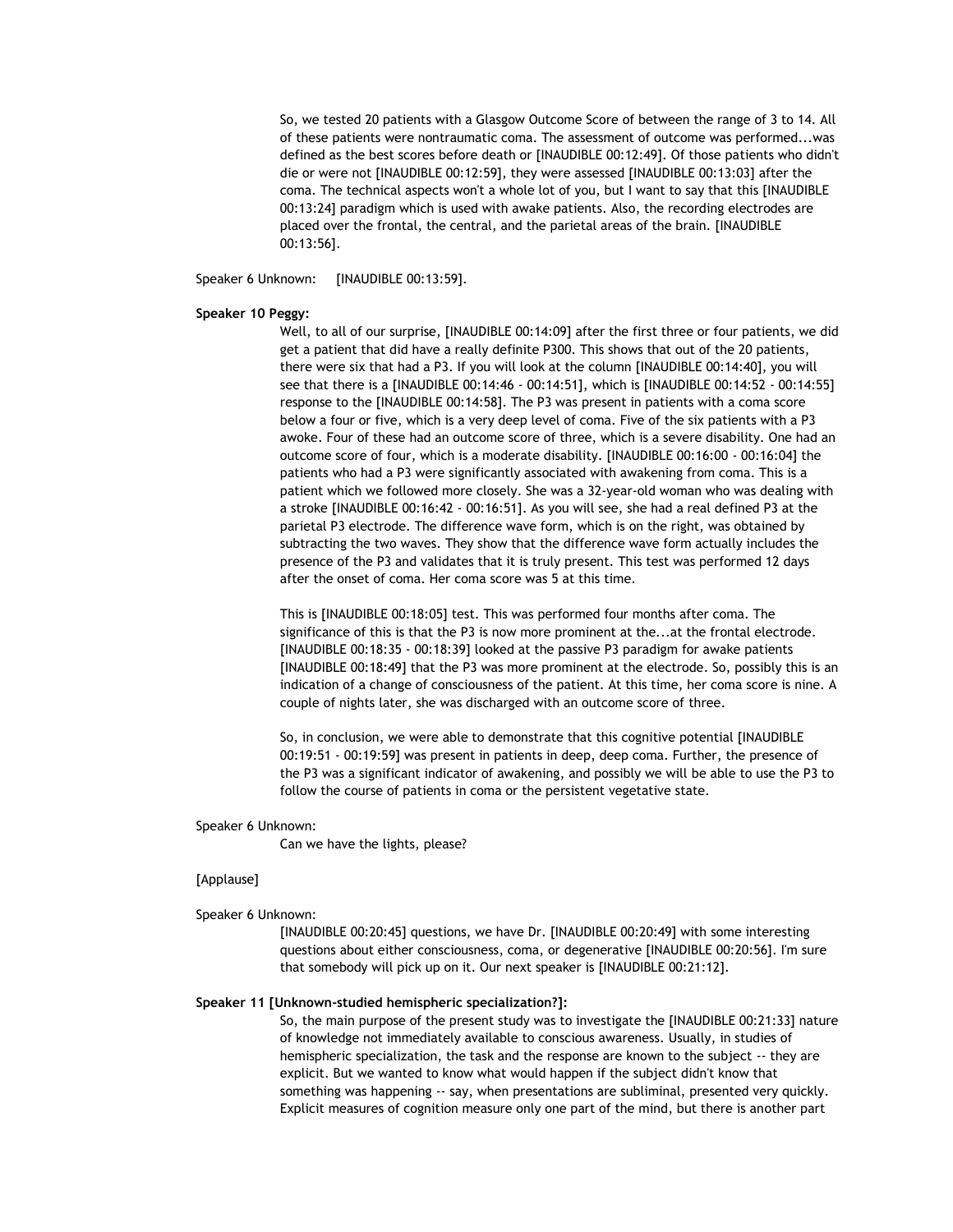of the mind that's sitting there and can be tapped implicitly. Prosopagnosic patients, for instance--patients who don't recognize people by their faces alone--say they don't recognize a particular face. But if you use special methods, you can find that they do have knowledge, sitting there in the brain, of the person who they just denied knowing.

So, in this experiment, we used pictorial stimuli that were either neutral, positive, or negative, and this was determined by an independent group of subjects to whom we showed a series of pictures and we asked them to rate each picture according to whether or not they thought the picture was neutral or positive or negative, and I'm going to show you some examples now. So, this is an example of a neutral picture. And this, you can guess, is an example of a positive picture. This was an example of what subjects considered to be a negative picture. So, we took another group of subjects and we attached electrodes to the left and the right fingers of the left and the right hands, and we measured skin conductance responses. We told them to look at the screen in front of them and asked them to fixate the central fixation point. Then, they saw the neutral pictures either on the left or the right side of fixation, and we told them it will show the pictures, and all we wanted them to do is to look at the pictures. But, unbeknown to the subjects, while they were looking at the neutral pictures, another picture showed up on the screen, and the other picture was either a positive picture or a negative picture. And we measured their reactions with skin conductance responses -- physiological measures of their reactions. And here are the results. I don't have a pointer, so I'll describe to you. Is there...Is there a pointer? All right. Let's start off looking...

### Speaker 6 Unknown:

[INAUDIBLE 00:25:00 - 00:25:11].

**Speaker 11 [Unknown-studied hemispheric specialization?]**: I don't know. Oh, yeah, here.

Speaker 6 Unknown: You got it.

# **Speaker 11 [Unknown-studied hemispheric specialization?]:**

Okay, okay. You can see that now... You see the turquoise line indicate the responses of the right hemisphere -- always. The turquoise [INAUDIBLE 00:25:20] responses of the right hemisphere, and the red, the responses of the left. No interference. All they saw is neutral pictures, so we're not getting strong [INAUDIBLE 00:25:31], no strong responses. Here is the beginning of the interesting story. When the subjects saw the neutral picture in the left hemisphere but the negative picture in the right hemisphere, the responses were very strong. This is interhemispheric conditioning. This is the interhemispheric conditioning. Both pictures appeared in the same visual field -- the neutral picture and the negative picture. And you see that in the right hemispheres the reactions are very strong, but not in the left, and all of this is statistically significant. So, what it shows is that the right hemisphere has very strong reactions to negative stimuli even though the subject is unaware that there is another stimulus appearing there. We know that the subject didn't know because at the end of the experiment we said, "What do you think of those two pictures that you saw?" And the subjects would say, "What two pictures?"

Okay. What happened with the positive? Okay. Again, you see the no interference, that when they looked at neutral pictures, we don't get any interesting differences between the two hemispheres. The second panel shows the interhemispheric condition. When the neutral stimulus appeared in the left hemisphere and the right hemisphere had to react, we'd get very...very little reaction. This turquoise line from the right hemisphere, but very big reaction from the left hemisphere. The left hemisphere lacks positive stimuli. And within the left hemisphere, we are now getting significant differences for positive pictures. So, to summarize it, we get strong responses from the right hemisphere for negative stimuli, and we get stronger responses from the left hemisphere for positive stimuli. So, you could think that